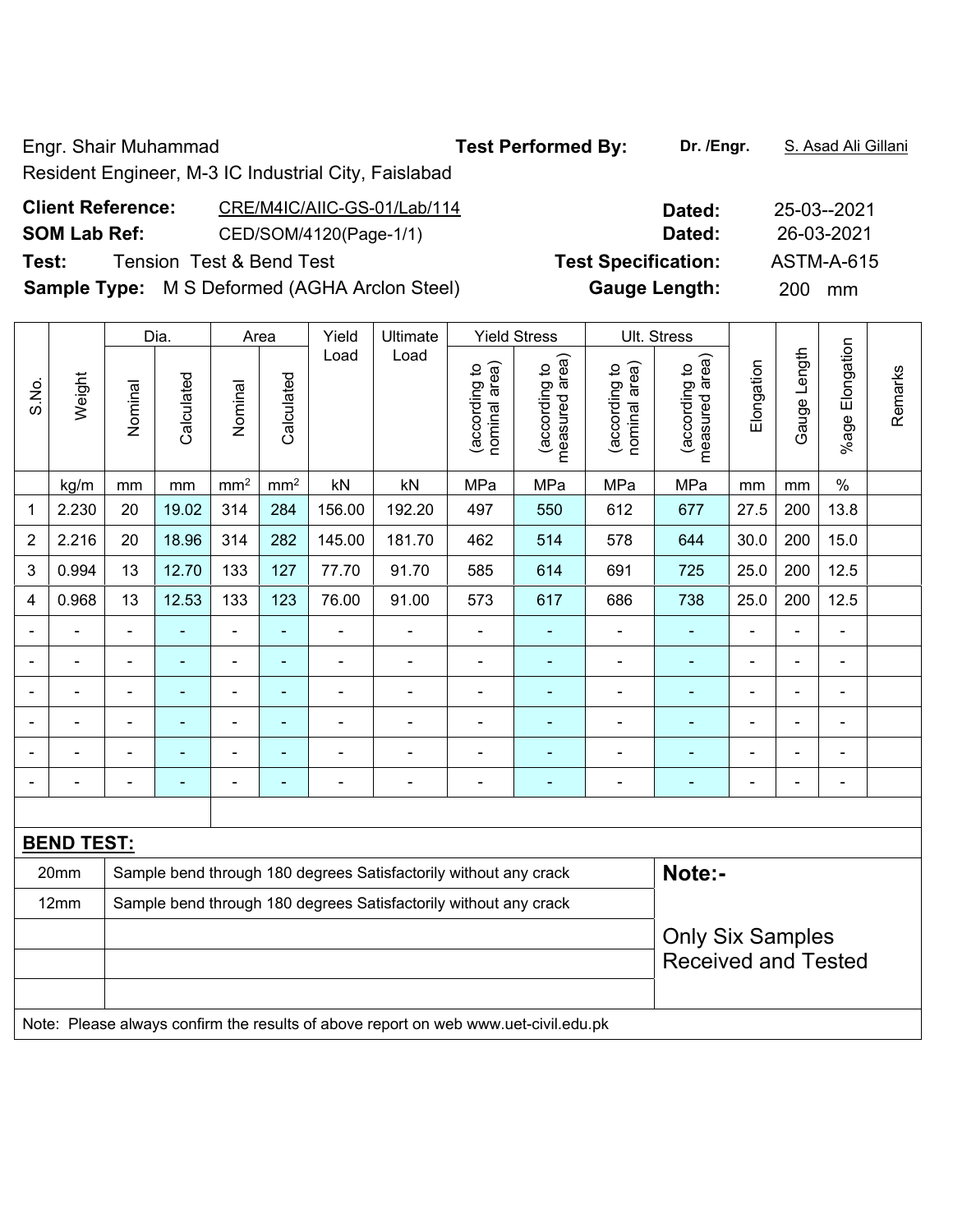Furqan - Ul-Haq **Test Performed By:** Dr. /Engr.

S. Asad Ali Gillani

General Manager, AYQ Developers Pvt. Ltd. Lahore

## **Client Reference:** Nil

**Dated:** 25-03-2021 **Dated:** 26-02-2021

**Test:** Tension Test & Bend Test **Test Specification: Gauge Length:** 8 inch **Sample Type:** Deformed Bar

| <b>SOM Lab</b> |                |
|----------------|----------------|
| Ref:           | 4118(Page-2/2) |
| Dated:         | 26-02-2021     |
| ASTM-A-615     |                |
| Deformed Bar   |                |

|                |                   |                | Dia.           |                 | Area                     | Yield<br>Ultimate |                                                                                     | <b>Yield Stress</b>            |                                 | <b>Ult. Stress</b>             |                                 |                          |                          |                 |         |  |
|----------------|-------------------|----------------|----------------|-----------------|--------------------------|-------------------|-------------------------------------------------------------------------------------|--------------------------------|---------------------------------|--------------------------------|---------------------------------|--------------------------|--------------------------|-----------------|---------|--|
| S.No.          | Weight            | Nominal        | Calculated     | Nominal         | Calculated               | Load              | Load                                                                                | nominal area)<br>(according to | (according to<br>measured area) | nominal area)<br>(according to | (according to<br>measured area) | Elongation               | Gauge Length             | %age Elongation | Remarks |  |
|                | Ib/ft             | $\#$           | in             | in <sup>2</sup> | in <sup>2</sup>          | Tons              | Tons                                                                                | psi                            | psi                             | psi                            | psi                             | in                       | in                       | $\%$            |         |  |
| 1              | 1.426             | 6              | 0.730          | 0.44            | 0.419                    | 12.00             | 17.86                                                                               | 60140                          | 63160                           | 89520                          | 94010                           | 1.20                     | 8.0                      | 15.0            |         |  |
| $\overline{2}$ | 1.336             | 6              | 0.707          | 0.44            | 0.393                    | 10.30             | 15.41                                                                               | 51610                          | 57780                           | 77260                          | 86500                           | 1.40                     | 8.0                      | 17.5            |         |  |
| 3              | 1.371             | 6              | 0.716          | 0.44            | 0.403                    | 10.52             | 16.06                                                                               | 52730                          | 57570                           | 80480                          | 87860                           | 1.30                     | 8.0                      | 16.3            |         |  |
|                |                   |                |                | ÷               |                          |                   |                                                                                     |                                |                                 |                                |                                 | $\blacksquare$           |                          |                 |         |  |
|                |                   |                |                | ÷,              |                          | $\blacksquare$    | $\blacksquare$                                                                      | $\blacksquare$                 | ٠                               | $\blacksquare$                 |                                 | Ē,                       | Ē,                       | $\blacksquare$  |         |  |
|                |                   |                |                | ۰               | $\overline{\phantom{0}}$ |                   | $\blacksquare$                                                                      | $\overline{a}$                 | $\overline{\phantom{0}}$        | $\overline{a}$                 |                                 | Ē,                       | $\overline{\phantom{0}}$ |                 |         |  |
|                |                   | $\blacksquare$ | $\blacksquare$ | ÷,              | ٠                        | $\blacksquare$    | $\blacksquare$                                                                      | $\overline{\phantom{a}}$       | ٠                               | ÷                              | $\blacksquare$                  | $\blacksquare$           | i.                       |                 |         |  |
|                | $\blacksquare$    | $\blacksquare$ | $\blacksquare$ | ÷,              | ۳                        | $\blacksquare$    | $\blacksquare$                                                                      | $\blacksquare$                 | $\blacksquare$                  | $\blacksquare$                 | $\blacksquare$                  | ä,                       | ÷                        | ä,              |         |  |
|                |                   |                |                | ÷               |                          |                   | $\blacksquare$                                                                      | ä,                             | $\blacksquare$                  | ÷                              |                                 |                          |                          | ä,              |         |  |
|                |                   |                |                |                 | -                        |                   |                                                                                     | -                              | $\blacksquare$                  |                                |                                 | $\overline{\phantom{0}}$ |                          | $\overline{a}$  |         |  |
|                |                   |                |                |                 |                          |                   |                                                                                     |                                |                                 |                                |                                 |                          |                          |                 |         |  |
|                | <b>BEND TEST:</b> |                |                |                 |                          |                   |                                                                                     |                                |                                 |                                |                                 |                          |                          |                 |         |  |
|                | #6                |                |                |                 |                          |                   | Sample bend through 180 degrees Satisfactorily without any crack                    |                                |                                 |                                | Note:-                          |                          |                          |                 |         |  |
|                |                   |                |                |                 |                          |                   |                                                                                     |                                |                                 |                                |                                 |                          |                          |                 |         |  |
|                |                   |                |                |                 |                          |                   |                                                                                     |                                |                                 |                                | <b>Only Four Samples</b>        |                          |                          |                 |         |  |
|                |                   |                |                |                 |                          |                   |                                                                                     |                                |                                 |                                | <b>Received and Tested</b>      |                          |                          |                 |         |  |
|                |                   |                |                |                 |                          |                   |                                                                                     |                                |                                 |                                |                                 |                          |                          |                 |         |  |
|                |                   |                |                |                 |                          |                   | Note: Please always confirm the results of above report on web www.uet-civil.edu.pk |                                |                                 |                                |                                 |                          |                          |                 |         |  |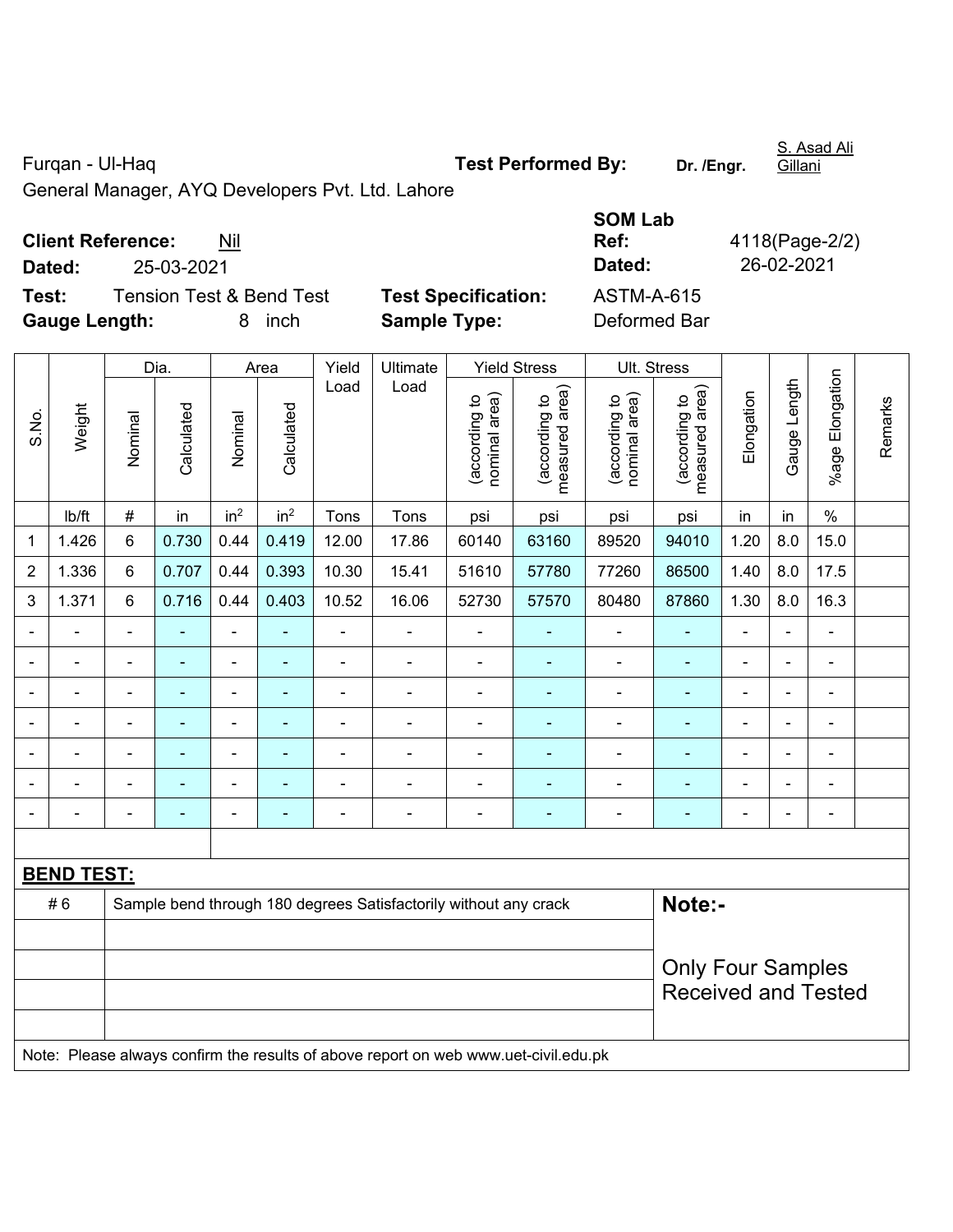Furqan - Ul-Haq **Test Performed By:** Dr. /Engr.

S. Asad Ali Gillani

General Manager, AYQ Developers Pvt. Ltd. Lahore

| <b>Client Reference:</b> | Nil |
|--------------------------|-----|
|--------------------------|-----|

**Test:** Tension Test & Bend Test **Test Specification: Gauge Length:** 8 inch **Sample Type:** Deformed Bar

|               |                          |                                     |                            | <b>SOM Lab</b> |                |
|---------------|--------------------------|-------------------------------------|----------------------------|----------------|----------------|
|               | <b>Client Reference:</b> | Nil                                 |                            | Ref:           | 4118(Page-1/2) |
| Dated:        | 25-03-2021               |                                     |                            | Dated:         | 26-02-2021     |
| Test:         |                          | <b>Tension Test &amp; Bend Test</b> | <b>Test Specification:</b> | ASTM-A-615     |                |
| Gauge Length: |                          | - inch                              | Sample Type:               | Deformed Bar   |                |

|                |                   |                | Dia.           |                 | Area            | Yield<br>Ultimate        |                                                                                     | <b>Yield Stress</b>            |                                 | Ult. Stress                    |                                 |                |                |                     |         |  |
|----------------|-------------------|----------------|----------------|-----------------|-----------------|--------------------------|-------------------------------------------------------------------------------------|--------------------------------|---------------------------------|--------------------------------|---------------------------------|----------------|----------------|---------------------|---------|--|
| S.No.          | Weight            | Nominal        | Calculated     | Nominal         | Calculated      | Load                     | Load                                                                                | (according to<br>nominal area) | (according to<br>measured area) | nominal area)<br>(according to | (according to<br>measured area) | Elongation     | Gauge Length   | Elongation<br>%agel | Remarks |  |
|                | lb/ft             | $\#$           | in             | in <sup>2</sup> | in <sup>2</sup> | Tons                     | Tons                                                                                | psi                            | psi                             | psi                            | psi                             | in             | in             | $\%$                |         |  |
| 1              | 2.214             | 8              | 0.910          | 0.79            | 0.651           | 20.87                    | 34.78                                                                               | 58260                          | 70690                           | 97100                          | 117830                          | 0.80           | 8.0            | 10.0                |         |  |
| $\overline{2}$ | 2.217             | 8              | 0.911          | 0.79            | 0.652           | 19.90                    | 30.89                                                                               | 55550                          | 67310                           | 86230                          | 104480                          | 0.50           | 8.0            | 6.3                 |         |  |
| 3              | 2.230             | 8              | 0.913          | 0.79            | 0.655           | 20.49                    | 33.38                                                                               | 57200                          | 68990                           | 93200                          | 112410                          | 0.60           | 8.0            | 7.5                 |         |  |
| $\blacksquare$ | $\blacksquare$    | $\blacksquare$ | ÷,             | $\blacksquare$  | ä,              | $\blacksquare$           | ä,                                                                                  | $\blacksquare$                 |                                 | $\blacksquare$                 | $\blacksquare$                  | $\blacksquare$ | $\blacksquare$ | $\blacksquare$      |         |  |
| $\blacksquare$ | $\frac{1}{2}$     | $\blacksquare$ | $\blacksquare$ | ÷,              | $\blacksquare$  | $\overline{\phantom{a}}$ | $\overline{\phantom{a}}$                                                            | $\blacksquare$                 | $\blacksquare$                  | $\blacksquare$                 | $\blacksquare$                  | $\blacksquare$ | $\blacksquare$ | ÷,                  |         |  |
|                | $\blacksquare$    | $\blacksquare$ | ÷,             | $\blacksquare$  | ٠               | $\blacksquare$           | $\overline{\phantom{0}}$                                                            | $\blacksquare$                 | $\blacksquare$                  | $\blacksquare$                 | $\blacksquare$                  | $\blacksquare$ |                | $\blacksquare$      |         |  |
|                | $\blacksquare$    |                | ÷,             | $\blacksquare$  |                 | Ē,                       | Ē,                                                                                  | $\blacksquare$                 |                                 | $\blacksquare$                 | ÷,                              | ÷              |                | $\blacksquare$      |         |  |
|                |                   |                |                |                 |                 |                          |                                                                                     |                                |                                 |                                |                                 |                |                |                     |         |  |
|                |                   |                |                |                 |                 |                          |                                                                                     | $\blacksquare$                 |                                 |                                |                                 |                |                |                     |         |  |
| $\blacksquare$ | $\blacksquare$    | ä,             | ۰              | $\blacksquare$  |                 | Ē,                       | Ē,                                                                                  | $\overline{a}$                 | $\blacksquare$                  | ÷                              | $\blacksquare$                  | ÷              | $\blacksquare$ | $\blacksquare$      |         |  |
|                |                   |                |                |                 |                 |                          |                                                                                     |                                |                                 |                                |                                 |                |                |                     |         |  |
|                | <b>BEND TEST:</b> |                |                |                 |                 |                          |                                                                                     |                                |                                 |                                |                                 |                |                |                     |         |  |
|                | # 8               |                |                |                 |                 |                          | Sample bend through 180 degrees Satisfactorily without any crack                    |                                |                                 |                                | Note:-                          |                |                |                     |         |  |
|                |                   |                |                |                 |                 |                          |                                                                                     |                                |                                 |                                |                                 |                |                |                     |         |  |
|                |                   |                |                |                 |                 |                          |                                                                                     |                                |                                 |                                | <b>Only Four Samples</b>        |                |                |                     |         |  |
|                |                   |                |                |                 |                 |                          |                                                                                     |                                |                                 |                                | <b>Received and Tested</b>      |                |                |                     |         |  |
|                |                   |                |                |                 |                 |                          |                                                                                     |                                |                                 |                                |                                 |                |                |                     |         |  |
|                |                   |                |                |                 |                 |                          | Note: Please always confirm the results of above report on web www.uet-civil.edu.pk |                                |                                 |                                |                                 |                |                |                     |         |  |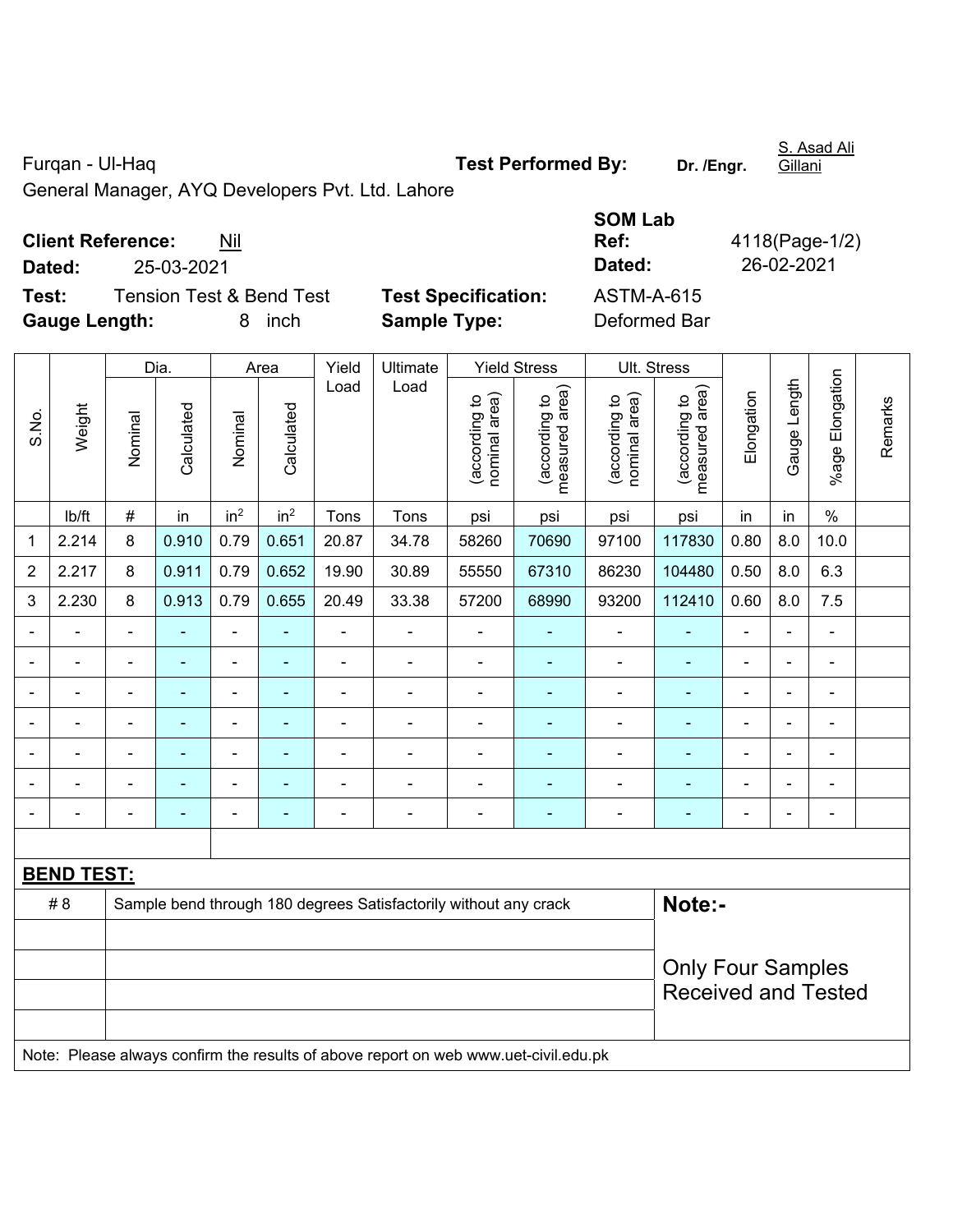S. Asad Ali Gillani

CO 108 Engr Bn **Test Performed By:** Dr. /Engr.

(Const. of 03 x Additional Building & parking Shed at CMH Medical College, Kharian Cantt.)

|               | <b>Client Reference:</b> | 108-Engr Br Kharian cantt           |                 |
|---------------|--------------------------|-------------------------------------|-----------------|
| Dated:        | 25-03-2021               |                                     |                 |
| Test:         |                          | <b>Tension Test &amp; Bend Test</b> | <b>Test Spe</b> |
| Gauge Length: |                          | 8 inch                              | Sample 1        |

**SOM Lab Ref:** 4119(Page-1/1) **Dated:** 25-03-2021 **Dated:** 26-03-2021 **Testigs: ASTM-A-615 Fype: Deformed Bar** 

|                |                   |                         | Dia.       |                 | Area            | Yield          | Ultimate                                                                            |                                | <b>Yield Stress</b>             |                                | Ult. Stress                     |                |                |                          |         |
|----------------|-------------------|-------------------------|------------|-----------------|-----------------|----------------|-------------------------------------------------------------------------------------|--------------------------------|---------------------------------|--------------------------------|---------------------------------|----------------|----------------|--------------------------|---------|
| S.No.          | Weight            | Nominal                 | Calculated | Nominal         | Calculated      | Load           | Load                                                                                | (according to<br>nominal area) | (according to<br>measured area) | nominal area)<br>(according to | measured area)<br>(according to | Elongation     | Gauge Length   | %age Elongation          | Remarks |
|                | Ib/ft             | $\#$                    | in         | in <sup>2</sup> | in <sup>2</sup> | Tons           | Tons                                                                                | psi                            | psi                             | psi                            | psi                             | in             | in             | $\%$                     |         |
| 1              | 2.614             | 8                       | 0.989      | 0.79            | 0.768           | 27.62          | 34.81                                                                               | 77120                          | 79330                           | 97190                          | 99970                           | 1.30           | 8.0            | 16.3                     |         |
| 2              | 2.604             | 8                       | 0.987      | 0.79            | 0.765           | 27.62          | 34.78                                                                               | 77120                          | 79640                           | 97100                          | 100270                          | 1.40           | 8.0            | 17.5                     |         |
| 3              | 1.498             | $\,6\,$                 | 0.748      | 0.44            | 0.440           | 16.28          | 19.44                                                                               | 81600                          | 81600                           | 97440                          | 97440                           | 1.20           | 8.0            | 15.0                     |         |
| 4              | 1.502             | 6                       | 0.749      | 0.44            | 0.441           | 16.38          | 19.44                                                                               | 82110                          | 81930                           | 97440                          | 97220                           | 1.20           | 8.0            | 15.0                     |         |
| 5              | 0.589             | $\overline{\mathbf{4}}$ | 0.469      | 0.20            | 0.173           | 6.39           | 7.72                                                                                | 70480                          | 81480                           | 85100                          | 98380                           | 1.10           | 8.0            | 13.8                     |         |
| 6              | 0.589             | $\overline{4}$          | 0.469      | 0.20            | 0.173           | 6.70           | 7.95                                                                                | 73850                          | 85380                           | 87680                          | 101360                          | 1.00           | 8.0            | 12.5                     |         |
|                |                   | $\blacksquare$          |            |                 |                 |                |                                                                                     | $\blacksquare$                 |                                 | ۰                              |                                 | ۰              |                | $\blacksquare$           |         |
|                |                   |                         |            |                 |                 |                |                                                                                     | $\blacksquare$                 |                                 | ÷                              |                                 | $\blacksquare$ |                |                          |         |
|                |                   | $\blacksquare$          |            |                 |                 |                |                                                                                     |                                | ۰                               | ÷                              | ۰                               |                | $\blacksquare$ | $\blacksquare$           |         |
| $\blacksquare$ | $\blacksquare$    | $\blacksquare$          | ÷          | ÷               | $\blacksquare$  | $\blacksquare$ | $\overline{\phantom{a}}$                                                            | $\blacksquare$                 | $\blacksquare$                  | ۰                              | $\blacksquare$                  | $\blacksquare$ | $\blacksquare$ | $\overline{\phantom{a}}$ |         |
|                |                   |                         |            |                 |                 |                |                                                                                     |                                |                                 |                                |                                 |                |                |                          |         |
|                | <b>BEND TEST:</b> |                         |            |                 |                 |                |                                                                                     |                                |                                 |                                |                                 |                |                |                          |         |
|                | # 8               |                         |            |                 |                 |                | Sample bend through 180 degrees Satisfactorily without any crack                    |                                |                                 |                                | Note:-                          |                |                |                          |         |
|                | #6                |                         |            |                 |                 |                | Sample bend through 180 degrees Satisfactorily without any crack                    |                                |                                 |                                |                                 |                |                |                          |         |
|                | #4                |                         |            |                 |                 |                | Sample bend through 180 degrees Satisfactorily without any crack                    |                                |                                 |                                | <b>Only Nine Samples</b>        |                |                |                          |         |
|                |                   |                         |            |                 |                 |                |                                                                                     |                                |                                 |                                | <b>Received and Tested</b>      |                |                |                          |         |
|                |                   |                         |            |                 |                 |                |                                                                                     |                                |                                 |                                |                                 |                |                |                          |         |
|                |                   |                         |            |                 |                 |                | Note: Please always confirm the results of above report on web www.uet-civil.edu.pk |                                |                                 |                                |                                 |                |                |                          |         |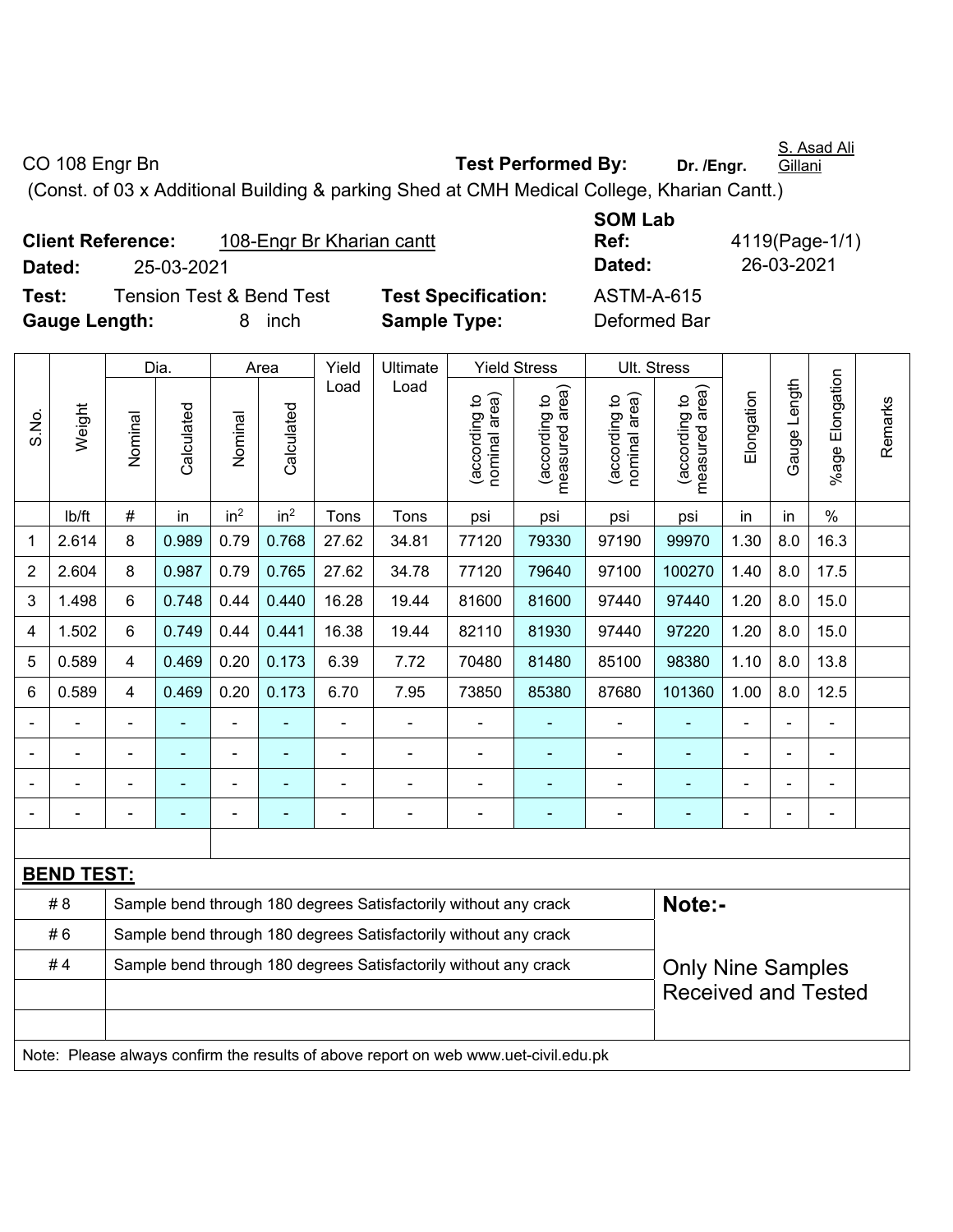Resident Engineer, M-3 IC Industrial City, Faislabad

| <b>Client Reference:</b> |             | CRE/M4IC/AIIC-GS-01/Lab/114 | Ref:   | 4120 (Page-1 |
|--------------------------|-------------|-----------------------------|--------|--------------|
| Dated:                   | 25-03--2021 |                             | Dated: | 26-03-2021   |

**Test:** Tension Test & Bend Test **Test Specification:** ASTM-A-615 **Gauge Length:** 8 inch **Sample Type:** Deformed Bar( Agha Arclon Steel)

| <b>SOM Lab</b> |                 |
|----------------|-----------------|
| Ref:           | 4120 (Page-1/1) |
| Dated:         | 26-03-2021      |

|                |                   | Dia.           |                | Area                     | Yield           | Ultimate       |                                                                                     | <b>Yield Stress</b>            |                                             | Ult. Stress                    |                                 |                |                          |                              |         |
|----------------|-------------------|----------------|----------------|--------------------------|-----------------|----------------|-------------------------------------------------------------------------------------|--------------------------------|---------------------------------------------|--------------------------------|---------------------------------|----------------|--------------------------|------------------------------|---------|
| S.No.          | Weight            | Nominal        | Calculated     | Nominal                  | Calculated      | Load           | Load                                                                                | nominal area)<br>(according to | (according to<br>neasured area)<br>measured | nominal area)<br>(according to | (according to<br>measured area) | Elongation     | Gauge Length             | %age Elongation              | Remarks |
|                | lb/ft             | $\#$           | in             | in <sup>2</sup>          | in <sup>2</sup> | Tons           | Tons                                                                                | psi                            | psi                                         | psi                            | psi                             | in             | in                       | $\frac{0}{0}$                |         |
| $\mathbf{1}$   | 1.486             | 6              | 0.746          | 0.44                     | 0.437           | 15.82          | 19.49                                                                               | 79300                          | 79850                                       | 97690                          | 98370                           | 1.70           | 8.0                      | 21.3                         |         |
| $\overline{2}$ | 1.491             | 6              | 0.747          | 0.44                     | 0.438           | 17.07          | 20.49                                                                               | 85590                          | 85980                                       | 102700                         | 103170                          | 1.60           | 8.0                      | 20.0                         |         |
| 3              | 1.007             | 5              | 0.614          | 0.31                     | 0.296           | 8.92           | 13.53                                                                               | 63460                          | 66460                                       | 96240                          | 100790                          | 1.30           | 8.0                      | 16.3                         |         |
| $\overline{4}$ | 1.003             | 5              | 0.613          | 0.31                     | 0.295           | 8.77           | 13.40                                                                               | 62370                          | 65540                                       | 95370                          | 100220                          | 1.40           | 8.0                      | 17.5                         |         |
|                | $\blacksquare$    | $\blacksquare$ | $\blacksquare$ | ÷,                       |                 | $\blacksquare$ | ÷                                                                                   | $\blacksquare$                 | $\blacksquare$                              | $\blacksquare$                 | $\blacksquare$                  | $\blacksquare$ | $\overline{\phantom{a}}$ | ÷,                           |         |
|                | $\blacksquare$    | $\blacksquare$ | $\blacksquare$ | $\blacksquare$           |                 | ä,             | ä,                                                                                  | ä,                             | $\blacksquare$                              | $\blacksquare$                 | $\blacksquare$                  | ÷              | $\blacksquare$           | $\blacksquare$               |         |
|                |                   |                | $\blacksquare$ | $\blacksquare$           |                 |                | ä,                                                                                  | $\blacksquare$                 | $\blacksquare$                              | $\blacksquare$                 | ä,                              |                |                          | $\blacksquare$               |         |
|                |                   |                |                | $\overline{\phantom{0}}$ |                 |                |                                                                                     |                                |                                             | ä,                             | $\blacksquare$                  |                | $\blacksquare$           | $\blacksquare$               |         |
|                |                   |                |                | $\blacksquare$           |                 |                |                                                                                     |                                |                                             | ÷                              | $\blacksquare$                  |                | $\blacksquare$           | $\qquad \qquad \blacksquare$ |         |
|                |                   | ÷              | $\blacksquare$ | $\blacksquare$           |                 |                | ä,                                                                                  | $\blacksquare$                 | $\blacksquare$                              | L,                             | $\blacksquare$                  | $\blacksquare$ | ä,                       | ÷,                           |         |
|                |                   |                |                |                          |                 |                |                                                                                     |                                |                                             |                                |                                 |                |                          |                              |         |
|                | <b>BEND TEST:</b> |                |                |                          |                 |                |                                                                                     |                                |                                             |                                |                                 |                |                          |                              |         |
|                | #6                |                |                |                          |                 |                | Sample bend through 180 degrees Satisfactorily without any crack                    |                                |                                             |                                | Note:-                          |                |                          |                              |         |
|                | # 5               |                |                |                          |                 |                | Sample bend through 180 degrees Satisfactorily without any crack                    |                                |                                             |                                |                                 |                |                          |                              |         |
|                | #4                |                |                |                          |                 |                | Sample bend through 180 degrees Satisfactorily without any crack                    |                                |                                             |                                | <b>Only Six Samples</b>         |                |                          |                              |         |
|                |                   |                |                |                          |                 |                |                                                                                     |                                |                                             |                                | <b>Received and Tested</b>      |                |                          |                              |         |
|                |                   |                |                |                          |                 |                |                                                                                     |                                |                                             |                                |                                 |                |                          |                              |         |
|                |                   |                |                |                          |                 |                | Note: Please always confirm the results of above report on web www.uet-civil.edu.pk |                                |                                             |                                |                                 |                |                          |                              |         |

S. Asad Ali Gillani

Engr. Shair Muhammad **Test Performed By:** Dr. /Engr.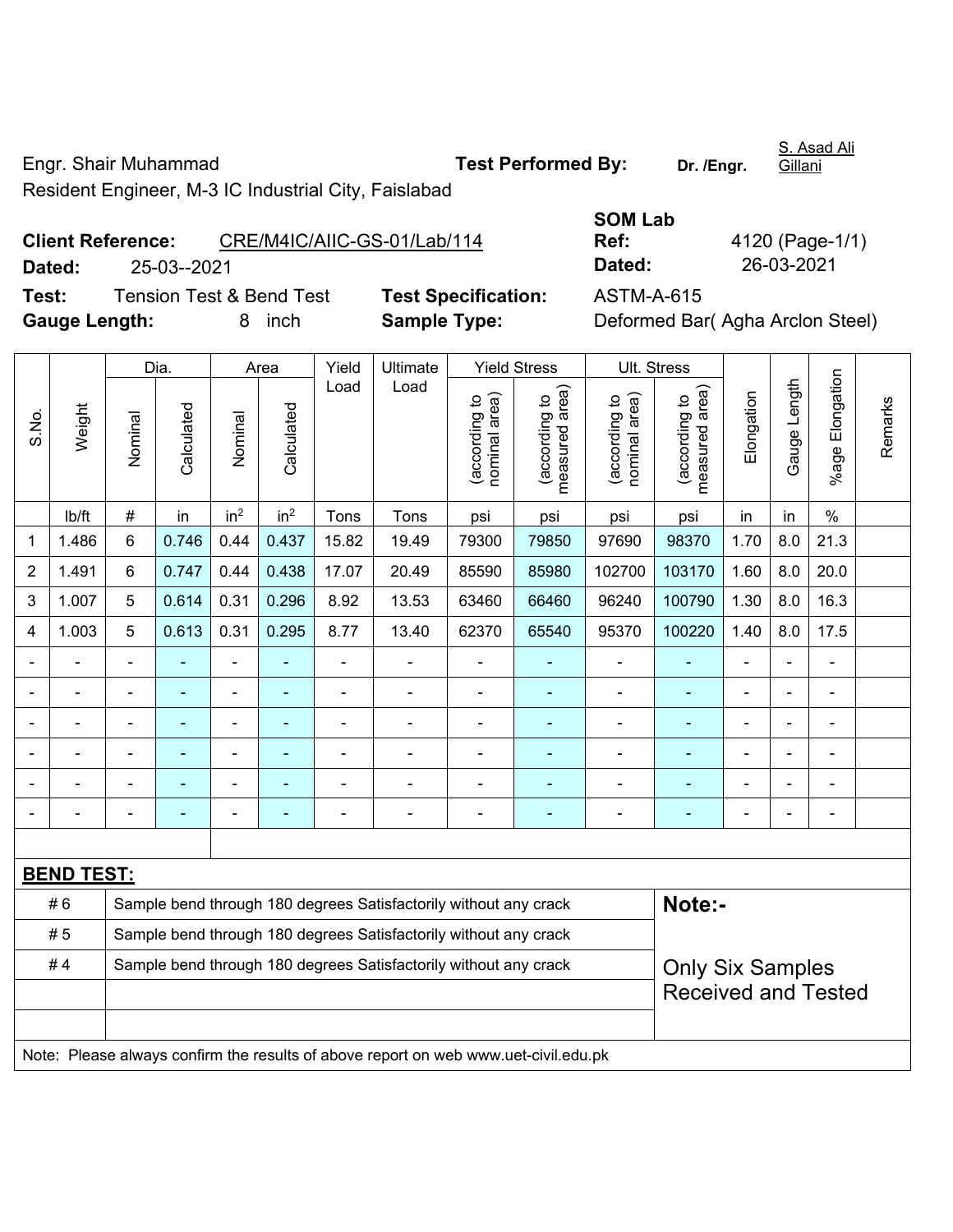Shahid Builders (pvt) Ltd. **Test Performed By:** Dr. /Engr. Lahore

S. Asad Ali Gillani

**Client Reference:** SBL/2021/3 **Dated:** 26-03-2021 **Dated:** 26-01-2021 Test: Tension Test & Bend Test Test Specification:

**Gauge Length:** 8 inch **Sample Type:** Deformed Bar

| SOM Lab<br>Ref:<br><b>Dated:</b>   | 4121 (Page-1/1)<br>26-01-2021 |
|------------------------------------|-------------------------------|
| ASTM-A-615<br>n - f -  - - - 1 n - |                               |

|                   |                                                                                     | Dia.                                                             |                | Area                         |                 | Yield          | Ultimate       | <b>Yield Stress</b>            |                                 | Ult. Stress                    |                                 |                         |                |                              |         |  |
|-------------------|-------------------------------------------------------------------------------------|------------------------------------------------------------------|----------------|------------------------------|-----------------|----------------|----------------|--------------------------------|---------------------------------|--------------------------------|---------------------------------|-------------------------|----------------|------------------------------|---------|--|
| S.No.             | Weight                                                                              | Nominal                                                          | Calculated     | Nominal                      | Calculated      | Load           | Load           | nominal area)<br>(according to | (according to<br>measured area) | nominal area)<br>(according to | (according to<br>measured area) | Elongation              | Gauge Length   | %age Elongation              | Remarks |  |
|                   | lb/ft                                                                               | $\#$                                                             | in             | in <sup>2</sup>              | in <sup>2</sup> | Tons           | Tons           | psi                            | psi                             | psi                            | psi                             | in                      | in             | $\%$                         |         |  |
| 1                 | 0.664                                                                               | 4                                                                | 0.498          | 0.20                         | 0.195           | 7.34           | 9.68           | 80940                          | 83010                           | 106790                         | 109530                          | 1.00                    | 8.0            | 12.5                         |         |  |
|                   |                                                                                     | $\blacksquare$                                                   | $\blacksquare$ | $\blacksquare$               | ٠               | $\blacksquare$ | ÷              | $\blacksquare$                 | $\blacksquare$                  | $\blacksquare$                 | ÷                               | L.                      | $\blacksquare$ | ÷,                           |         |  |
|                   |                                                                                     | Ē,                                                               | ä,             | ä,                           |                 | $\blacksquare$ | $\blacksquare$ | ä,                             | $\blacksquare$                  | $\blacksquare$                 | $\blacksquare$                  | Ē,                      |                | $\blacksquare$               |         |  |
|                   |                                                                                     |                                                                  | ۰              | $\overline{\phantom{0}}$     |                 | $\blacksquare$ | $\blacksquare$ | $\blacksquare$                 | ۰                               | $\blacksquare$                 | ٠                               | $\blacksquare$          |                | $\overline{\phantom{0}}$     |         |  |
| $\blacksquare$    |                                                                                     | $\blacksquare$                                                   | $\blacksquare$ | $\blacksquare$               |                 | $\blacksquare$ | $\blacksquare$ | ä,                             | $\blacksquare$                  | $\overline{\phantom{0}}$       | ÷                               | $\blacksquare$          |                | $\blacksquare$               |         |  |
| $\blacksquare$    |                                                                                     | Ē,                                                               | ÷              | ÷                            |                 | $\blacksquare$ | $\blacksquare$ | L,                             | ۰                               | $\blacksquare$                 | ٠                               | Ē,                      | $\blacksquare$ | $\blacksquare$               |         |  |
| $\blacksquare$    |                                                                                     | $\blacksquare$                                                   | $\blacksquare$ | $\qquad \qquad \blacksquare$ | ٠               | $\blacksquare$ | ÷              | ä,                             | $\blacksquare$                  | ÷                              | $\blacksquare$                  | $\blacksquare$          | ۰              | $\qquad \qquad \blacksquare$ |         |  |
|                   |                                                                                     | ٠                                                                | $\blacksquare$ | $\overline{\phantom{a}}$     |                 | $\blacksquare$ | $\blacksquare$ | ä,                             | ۰                               | $\overline{\phantom{0}}$       | ٠                               | L,                      |                | $\blacksquare$               |         |  |
|                   |                                                                                     |                                                                  |                | $\blacksquare$               |                 | $\blacksquare$ |                | $\blacksquare$                 | $\blacksquare$                  |                                |                                 | $\blacksquare$          |                | $\blacksquare$               |         |  |
|                   |                                                                                     | $\blacksquare$                                                   |                | ÷                            |                 | $\blacksquare$ |                | Ē,                             | $\blacksquare$                  | $\overline{\phantom{0}}$       |                                 |                         |                | $\blacksquare$               |         |  |
|                   |                                                                                     |                                                                  |                |                              |                 |                |                |                                |                                 |                                |                                 |                         |                |                              |         |  |
| <b>BEND TEST:</b> |                                                                                     |                                                                  |                |                              |                 |                |                |                                |                                 |                                |                                 |                         |                |                              |         |  |
|                   | #4                                                                                  | Sample bend through 180 degrees Satisfactorily without any crack |                |                              |                 |                |                |                                |                                 |                                |                                 | Note:-                  |                |                              |         |  |
|                   |                                                                                     |                                                                  |                |                              |                 |                |                |                                |                                 |                                |                                 |                         |                |                              |         |  |
|                   |                                                                                     |                                                                  |                |                              |                 |                |                |                                |                                 |                                |                                 | <b>Only Two Samples</b> |                |                              |         |  |
|                   |                                                                                     |                                                                  |                |                              |                 |                |                |                                |                                 |                                | <b>Received and Tested</b>      |                         |                |                              |         |  |
|                   |                                                                                     |                                                                  |                |                              |                 |                |                |                                |                                 |                                |                                 |                         |                |                              |         |  |
|                   | Note: Please always confirm the results of above report on web www.uet-civil.edu.pk |                                                                  |                |                              |                 |                |                |                                |                                 |                                |                                 |                         |                |                              |         |  |